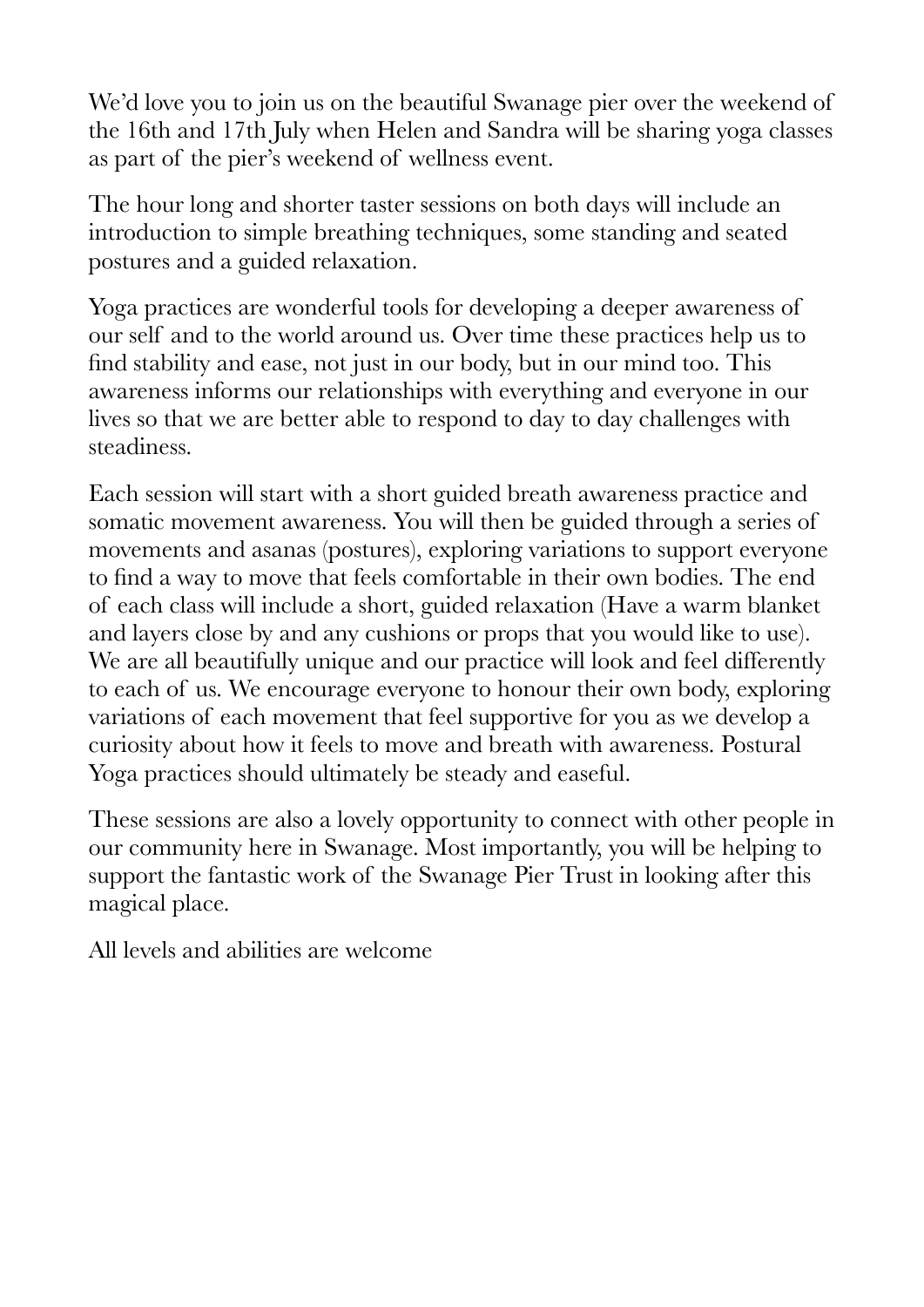## **IMPORTANT INFORMATION ABOUT THE LOCATION AND WHAT TO BRING**

Booking is essential for each session due to limited numbers.

Please contact Helen  $(info@yogaat the space.com)$  if you would like more information about the classes. Please note that we are not able to accommodate children at any of these sessions.

These sessions will take place outdoors, on upper deck of the pier, with the beautiful views of Swanage Bay as our backdrop. The nature of the location, however, does mean that the floor surface is not as even as an indoor floor, which you need to be mindful of (and it is not accessible to wheelchair users ) TBC?

Please dress in clothes that are comfortable to move about in. We are also exposed to the elements and hopefully will be blessed with warm sunny days, but do please come prepared with layers for extra warmth and hat / sun screen, as appropriate for the weather. Yoga is traditionally practiced barefoot so a mat is essential. If you prefer to wear suitable outdoor fitness shoes that is also OK.

**Please bring a yoga mat. We are continuing to adopt covid safe protocols and regret that we are unable to loan mats or other props for these sessions.** 

## **We also recommend that you bring a cushion to sit on and a blanket or shawl for the relaxation at the end.**

If the weather is too wet, and or windy, the session will be cancelled and we will let you know.

**Please inform the teacher before any session of any injuries, recent surgeries, if you are pregnant or have any medical conditions so that we can offer modifications / variations where appropriate. If you have any injuries or medial conditions, we would also recommend checking with a doctor or medial professional for their advice before attending any yoga class.**

The Pier and the teacher do not accept responsibility for lost, stolen, or damaged goods whilst on the Premises.